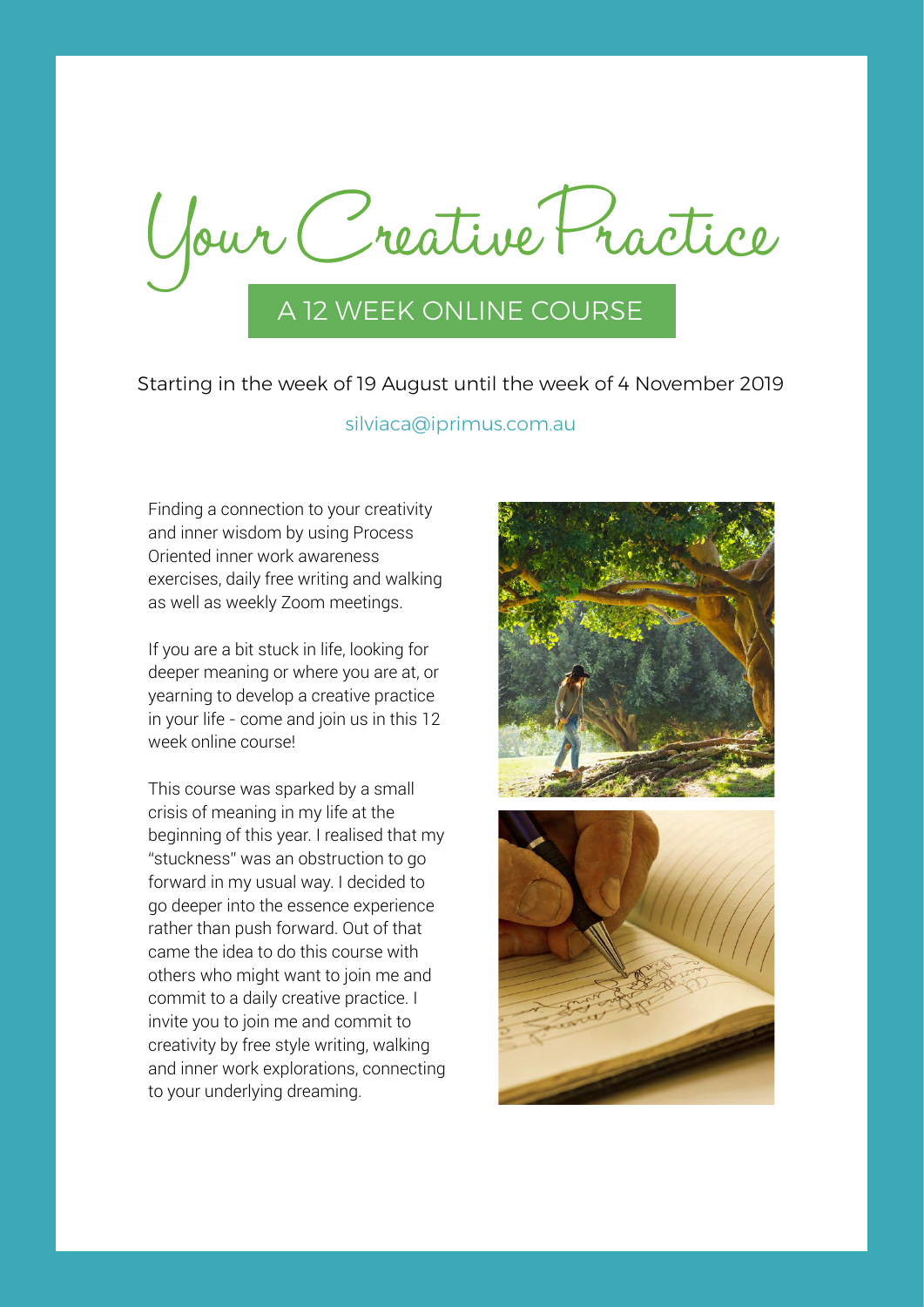*I have run this course for 12 weeks and have thoroughly enjoyed facilitating, guiding, supporting and learning with the participants in a mutual space of creative exchange.* 

## *Participants have said this:*

*"I am enlivened and nourished from your elderful facilitating of the creative practice course Silvia!!! The PW dimension gave me new understandings."*

*"The group kept me grounded when I could easily have gone off on certain tangents. It was amazing to touch base with such a lovely group of people and I enjoyed this immensely. My only complaint is that it is now finished."*

*"As I practiced the creative exercises I became less critical, in better synch or closeness with my creative self. There's a pleasure and satisfaction in that."*

*"When I came to this course I was in a very dark and chaotic inner space. The creative inner focus was extremely healing. Along the way I discovered so many strengths that I had forgotten and found several new inner allies that I look forward to learning about over the next months."*

*"The course was spacious and varied. Listening to the other participants was precious and stimulating. Twelve weeks was just the right length."*

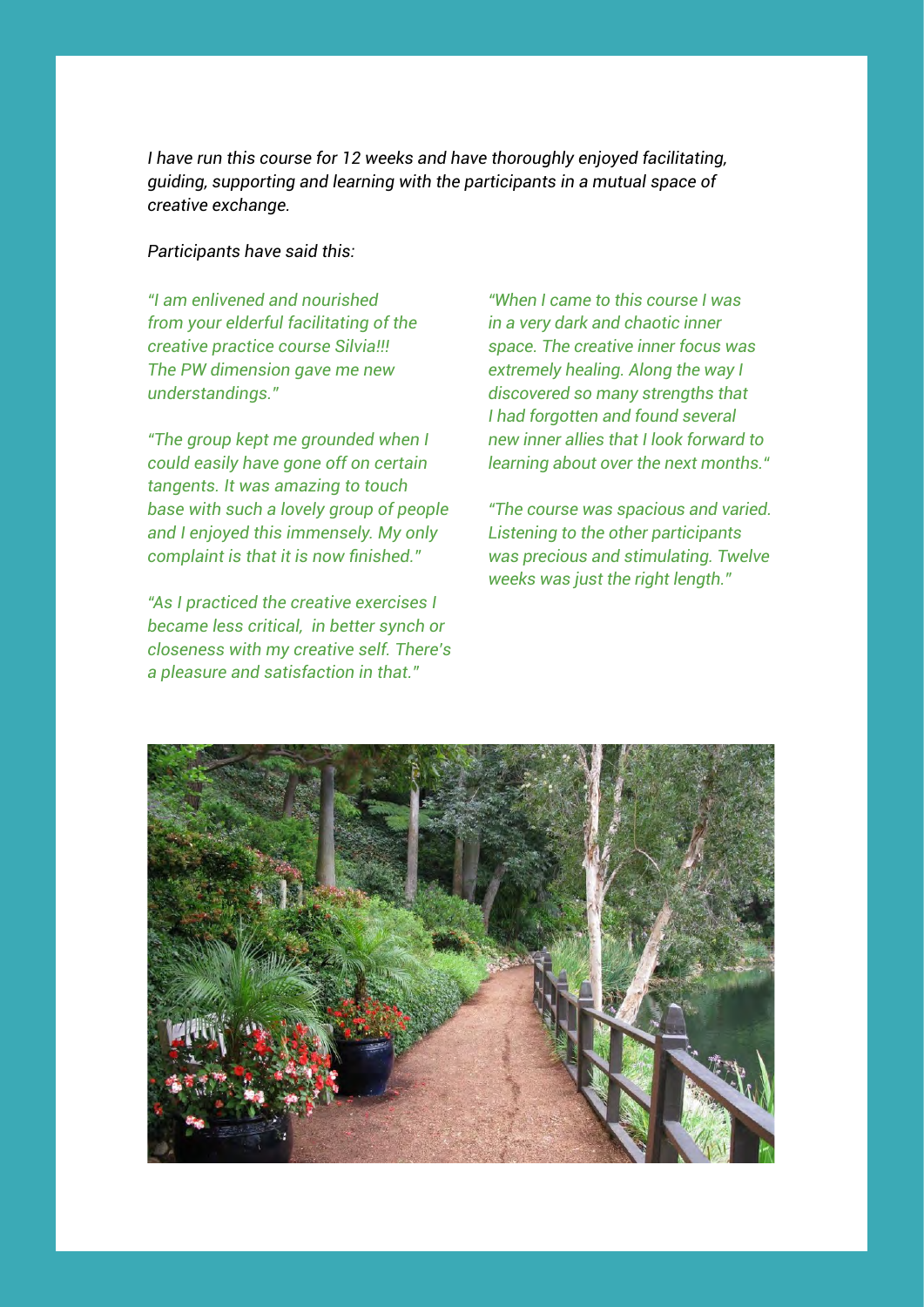## SOME MORE INFO HERE

### How much time is involved?

Roughly 1 hour per day (20 min free style writing, 20 min walking and 20 min for your inner work) in whatever order works in your life.

### Why daily writing?

Many years ago I read the Artist's Way by Julia Cameron, (1992) and found her "morning pages" very valuable in getting "unstuck" in writing and other aspects of my life at the time. I have taken up this practice again and am finding it incredibly rewarding. This is why I am suggesting 20-30 minutes writing free style – no censoring and re-reading, just "writings things out of yourself" letting things arise…

### Why daily Inner work?

Process oriented inner work is an invaluable skill to develop an inner facilitator. The methods taught in this course will give you the skills to help you explore and unfold issues and experiences arising from your life or from the writing practice itself.

Dr Arnold Mindell, the originator of Process Oriented Psychology says: *Most meditation methods aim at getting rid of tension, calming the mind or avoiding outer influences. Process oriented meditation focuses on those disturbances, seeing them as information that holds 'the gold'*  "Working on yourself alone" by Dr Arnold Mindell, (1990)

### Why walking?

We all know that even light walking exercise is good for our body and mind. Walking for 20-30 minutes helps us breathe more deeply and freely, lets reflection happen in an organic way, and lets us take in the nature around us. Noticing and delighting in simple things like the powerful beauty of a flowering Jacaranda Tree, a bird we haven't seen before, the melody of a magpie song, or the babble and burble of the creek after rain…

So if this is your cup of tea and/or if you find yourself in one or more of the following statements, this course might just be for you.

## DATE AND TIME:

In the week of the 19 August to week of the 4 November (day and time for zoom meetings to be announced)

### THE COST:

Early bird: (before 10 August) 380.00, after that 420.00 (Limit of 10 participants.)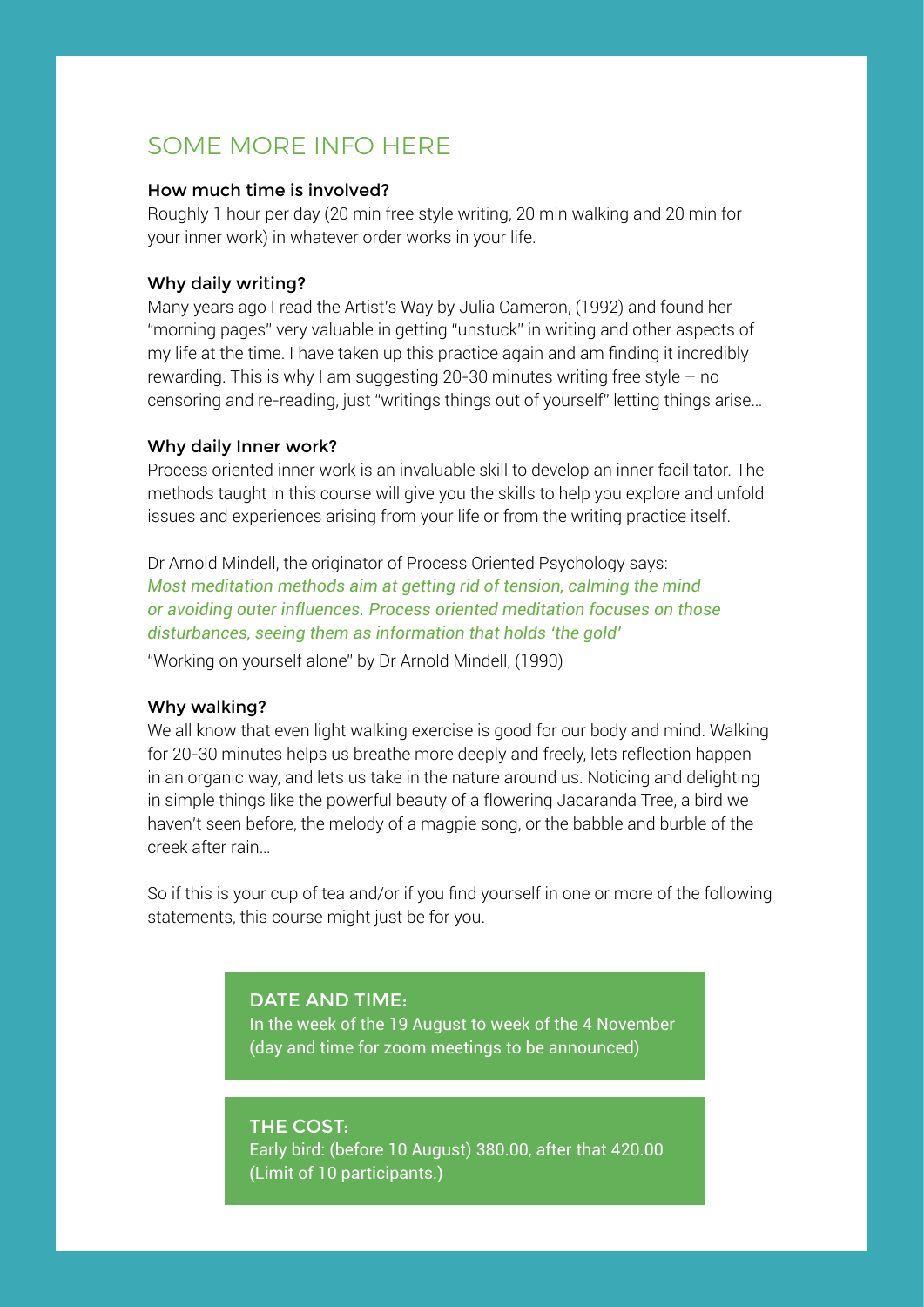## STATEMENTS

- I am struggling with accessing a deeper sense of creativity and energy .... I know it is somehow is there… I just can't get at it
- I get frustrated with the way I do my work  $-1$  know there is another level  $$ something more rewarding, creative – inspiring  $-1$  just never have the time to explore it.
- I feel frozen and stuck with creativity, even at work … I don't even know where to start in going deeper and moving forward?
- I feel flat and unmotivated, just plodding along and feel dissatisfied in my life …
- I keep myself busy to fill the emptiness that I sense in myself...
- I keep dreaming of a "retreat to find myself" but I don't have the money or the time to go there…
- I watch endless hours of TV or Netflix or being on social media to distract myself from my sense of "low mood"
- I over-commit myself and am swamped with work …
- I get into making space for creativity and meditation but I never stick to it for more than a few weeks…

# WHAT YOU GET FROM THIS 12 WEEK COURSE

- Getting to know the Process Work model and its basic and newest methods using Phase awareness
- Insights coming from the 12 week of meditation practice
- 12 online Zoom sessions with demonstrations of the exercises
- 12 weeks guidance and support from me and participants
- Group support
- Commitment to yourself and your deeper creativity
- Practice the "muscle of perseverance" and the satisfaction coming from that
- Tips for the daily writing
- Chance to explore your obstacles and inner demons inner critics and censors
- Physical exercise of walking
- Group sharing of our joys and struggles with the daily writings and walking experiences
- Over the course we will focus on "process oriented inner work methods" focusing on the areas of creative edges, obstacles, inner critics, life stages, childhood and recurring dreams, life myth experiences, working with body awareness, physical symptoms, relationship awareness, community spiritual and world awareness issues.